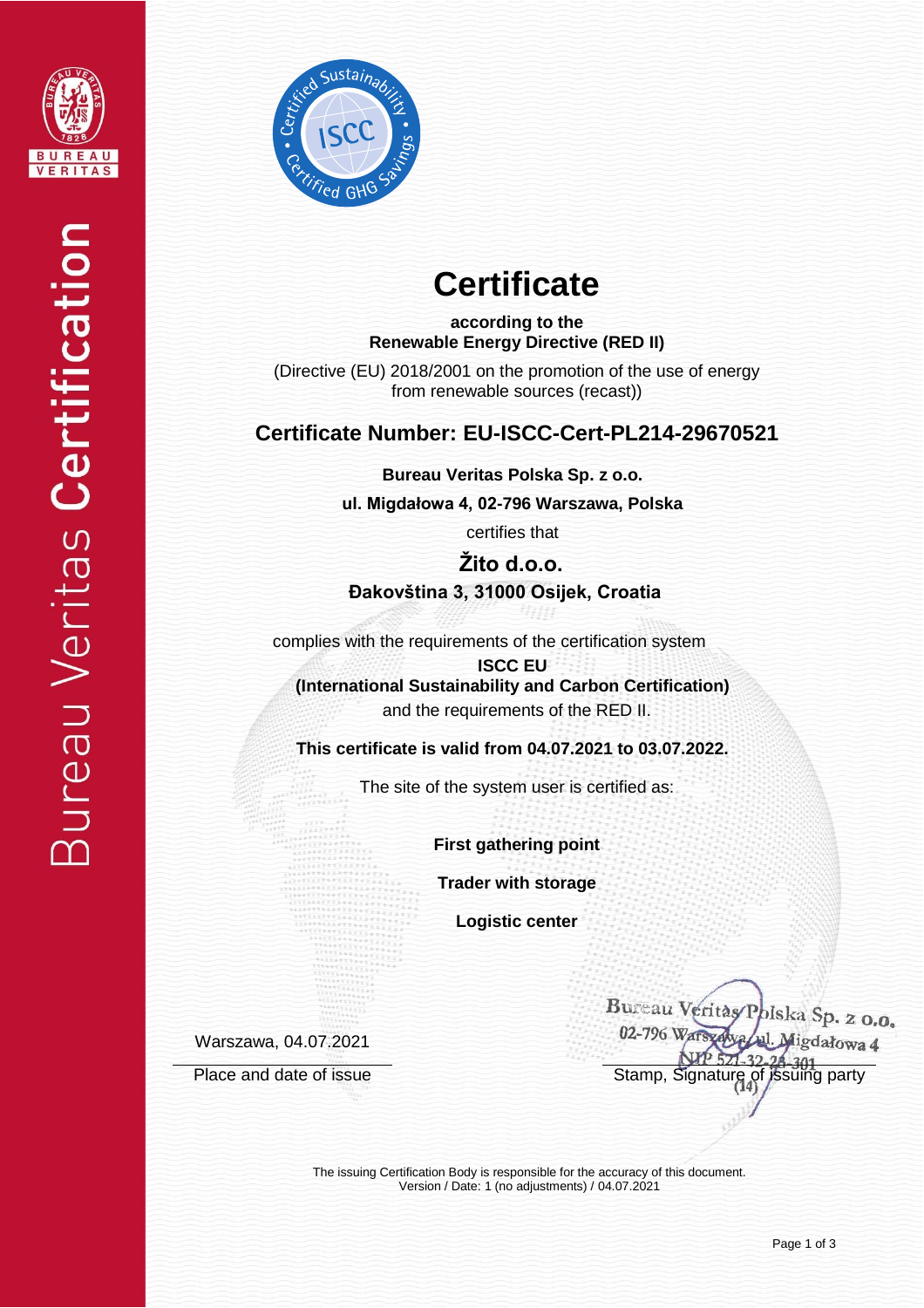



## **Annex to the certificate:**

#### **Sustainable materials handled by the certified site**

(This annex is only applicable for material handled under the scopes: farm/plantation, point of origin, central office (farm/plantation or point of origin), first gathering point, processing unit (any type) but **not** for material that is only traded and/or stored)

This annex is only valid in connection with the certificate:

#### **EU-ISCC-Cert-PL214-29670521 issued on 04.07.2021**

| Input material    | <b>Output material</b> | <b>GHG</b><br>option <sup>1)</sup> | <b>ISCC EU</b><br>waste<br>process<br>applied <sup>2)</sup> | SAI/FSA <sup>3)</sup> |
|-------------------|------------------------|------------------------------------|-------------------------------------------------------------|-----------------------|
| Rapeseed / Canola | Rapeseed / Canola      | $1 + 3$                            | no.                                                         | N.A.                  |
| Sunflower         | Sunflower              | 1                                  | no                                                          | N.A.                  |
| Soybean           | Soybean                | $1 + 2$                            | no.                                                         | N.A.                  |
| Corn / Maize      | Corn / Maize           | 1,2                                | no                                                          | N.A.                  |
| Sunflower         | Sunflower              | $\overline{2}$                     | no.                                                         | N.A.                  |
| Soybean           | Soybean                | 2                                  | no                                                          | N.A.                  |

#### 1) 1: Default value

2: Actual value

3: NUTS 2 value or "NUTS2-equivalent" value. A "NUTS2-equivalent" value is a GHG value for cultivation in a "NUTS2 equivalent" region of a country outside the European Union (values are implemented by the European Commission)**.** Option 3 is only applicable for the level of cultivation, i.e. for first gathering points, farms/plantations, central offices (group of farms or independent smallholders)

<sup>2)</sup> Yes: The raw material meets the definition of waste or (processing) residue according to the RED II

No: The raw material complies with the relevant sustainability criteria according to Art. 29 (2)-(7) RED II

 $3)$  Farm Sustainability Assessment (FSA) was developed by the Sustainable Agriculture Initiative (SAI)

SAI Silver Compliance: ISCC Compliant material can be claimed as "Equivalent to FSA 2.1 Silver"

SAI Gold Compliance: ISCC Compliant material incl. add-on SAI Gold can be claimed as "Equivalent to FSA 2.1 Gold"

The issuing Certification Body is responsible for the accuracy of this document. Version / Date: 1 (no adjustments) / 04.07.2021